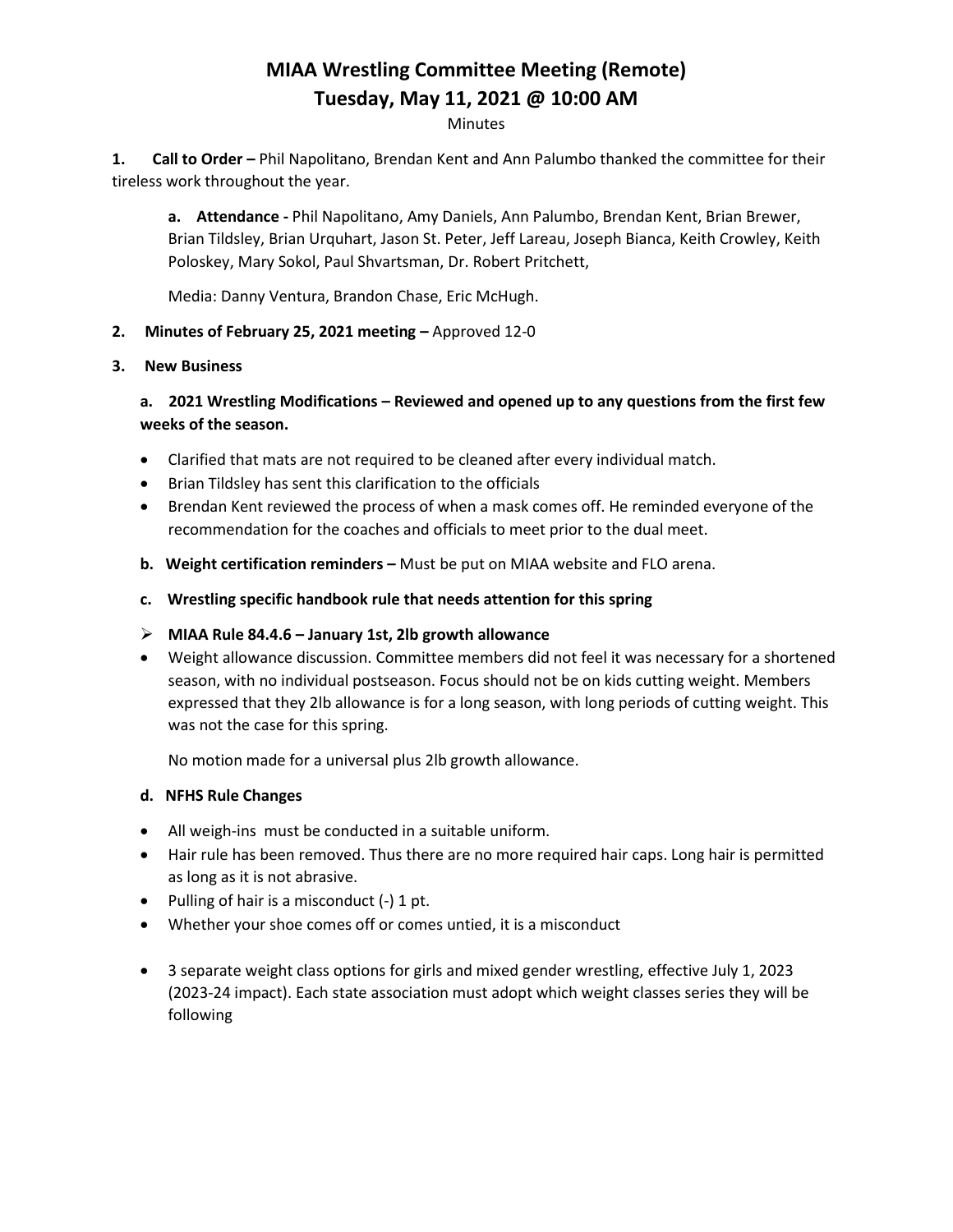• NFHS Rule change states:

*Effective July 1, 2023: We have more member state associations (30) sponsoring girls wrestling and providing an equal number of uniform weight classifications is now necessary. Due to fluctuating demographics of our student enrollment, each state association shall select one of the three sets (12, 13, 14) of listed weight classes for boys and one of the three sets (12, 13, 14) for girls. These recommended weights are based upon data from over 215,000 National Wrestling Coaches Association (NWCA) assessments.*

ART. 1 . . . A state association shall select one weight class. Competition shall be in one of the following sets of weight classes when girls are wrestling girls:

106 lbs., 113 lbs, 120 lbs., 126 lbs., 132lbs., 138 lbs., 145 lbs., 152 lbs., 160 lbs., 170 lbs., 182., 195 lbs., 220 lbs., 285 lbs.

a) (12) 100 lbs., 107 lbs., 114 lbs., 120 lbs., 126 lbs., 132 lbs., 138 lbs., 145 lbs., 152 lbs., 165 lbs., 185 lbs., 235 lbs.

(13) 100 lbs., 106 lbs., 112 lbs., 118 lbs., 124 lbs., 130 lbs., 136 lbs., 142 lbs., 148 lbs., 155 lbs., 170 lbs., 190 lbs., 235 lbs.

(14) 100 lbs., 105 lbs., 110 lbs., 115 lbs., 120 lbs., 125 lbs., 130 lbs., 135 lbs., 140 lbs., 145 lbs., 155 lbs., 170 lbs., 190 lbs., 235 lbs.

b. A state association shall select one weight class. Competition shall be in one of the following sets of weight classes when boys wrestle boys (or when boys wrestle girls):

106 lbs., 113 lbs, 120 lbs., 126 lbs., 132lbs., 138 lbs., 145 lbs., 152 lbs., 160 lbs., 170 lbs., 182., 195 lbs., 220 lbs., 285 lbs.

(12) 108 lbs., 116 lbs., 124 lbs., 131 lbs., 138 lbs., 145 lbs., 152 lbs., 160 lbs., 170 lbs., 190 lbs., 215 lbs., 285 lbs.

(13) 107 lbs., 114 lbs., 121 lbs., 127 lbs., 133 lbs., 139 lbs., 145 lbs., 152 lbs., 160 lbs., 172 lbs., 189 lbs., 215 lbs., 285 lbs.

(14) 106 lbs., 113 lbs., 120 lbs., 126 lbs., 132 lbs. 138 lbs., 144 lbs., 150 lbs., 157 lbs., 165 lbs., 175 lbs., 190 lbs., 215 lbs., 285 lbs.

• Paul S – It will be important for all New England States to adopt the same weight class sets for several reasons, including tournaments (New England's).